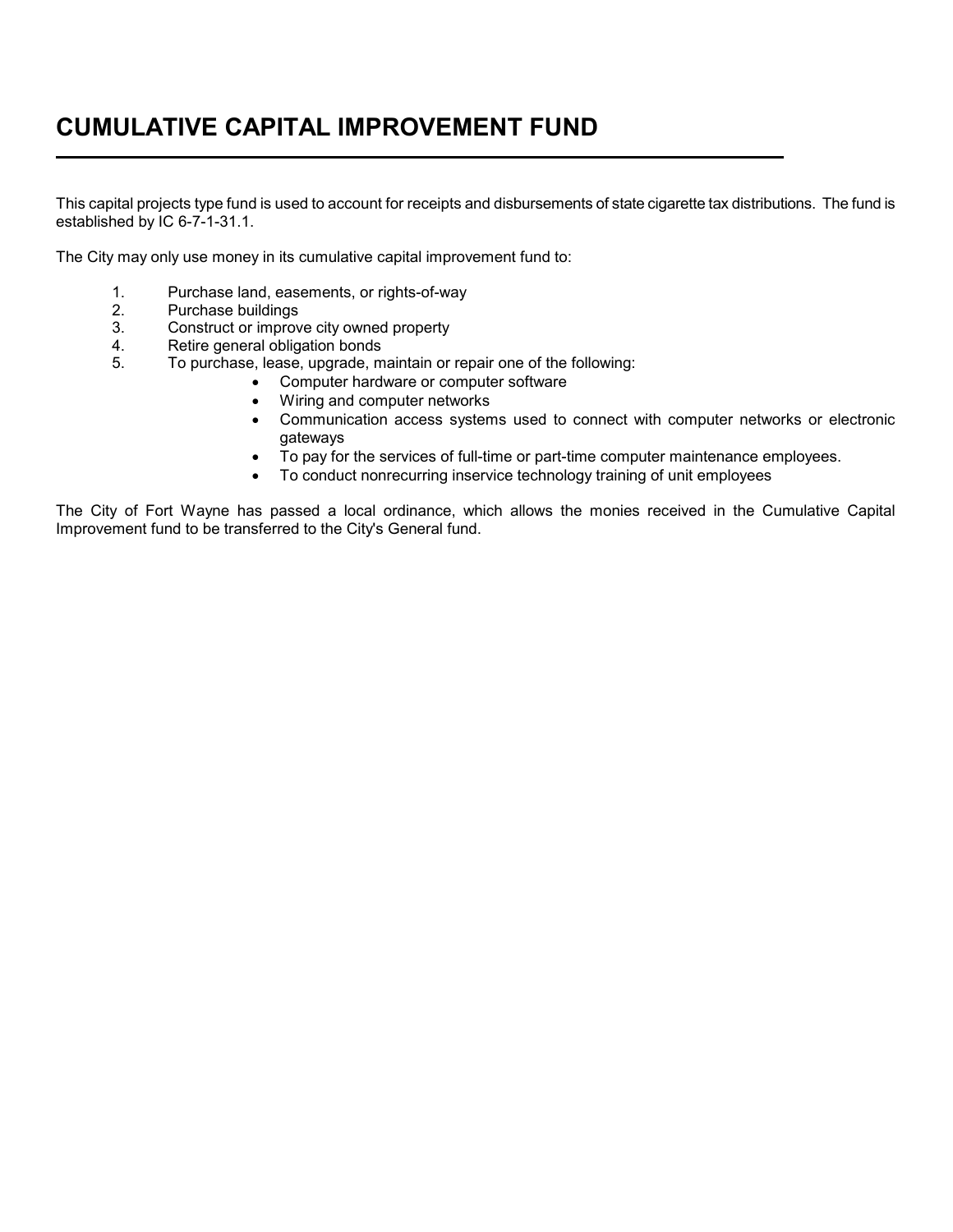## CUMULATIVE CAPITAL IMPROVEMENT Dept # 0015

|                                  | 2008<br><b>ACTUAL</b> | 2009 ACTUAL<br><b>THRU</b><br>30-Jun-2009 | 2009 REVISED<br><b>BUDGET</b> | 2010<br><b>SUBMITTED</b> | \$ INCREASE<br>(DECREASE)<br>FROM 2009 APPR | % CHANGE<br><b>FROM 2009</b><br><b>APPR</b><br>TO 2010 |
|----------------------------------|-----------------------|-------------------------------------------|-------------------------------|--------------------------|---------------------------------------------|--------------------------------------------------------|
| <b>Total 5200</b>                | \$-                   | \$-                                       | \$-                           | \$-                      | \$-                                         |                                                        |
| 5314 CONSULTANT SERVICES         | 19,598                |                                           | 50,406                        | $\overline{\phantom{a}}$ | (50, 406)                                   |                                                        |
| 5351 ELECTRICITY                 | 4,705                 |                                           |                               |                          |                                             |                                                        |
| 5352 NATURAL GAS                 | 17,824                |                                           |                               |                          |                                             |                                                        |
| <b>5353 WATER</b>                | 1.829                 |                                           |                               |                          |                                             |                                                        |
| 5369 CONTRACTED SERVICE          | 51,449                |                                           | 66,130                        |                          | (66, 130)                                   |                                                        |
| 5395 GRANTS SUBSIDIES & LOANS    | 187,500               |                                           | 1,322,500                     | 735,000                  | (587, 500)                                  |                                                        |
| 539A OPERATING TRANSFER OUT      | 2,535,000             |                                           |                               |                          |                                             |                                                        |
| <b>Total 5300</b>                | \$2,817,905           | \$623,507                                 | \$1,439,036                   | \$735,000                | (\$704,036)                                 | $-48.92%$                                              |
| 5435 CONTINGENCY                 | 228,534               |                                           | 144,151                       |                          | (144, 151)                                  |                                                        |
| 5444 PURCHASE OF OTHER EQUIPMENT | 261,205               |                                           | 841,182                       | 500,000                  | (341, 182)                                  |                                                        |
| 5445 PURCHASE OF COMPUTER EQUIP  | 166,717               |                                           | 200,000                       | 100,000                  | (100,000)                                   |                                                        |
| 5446 PURCHASE OF SOFTWARE        | 37,855                |                                           |                               |                          |                                             |                                                        |
| 5454 BETTERMENTS & ADDITIONS     | 370,318               |                                           | 240,830                       | 300,000                  | 59,170                                      |                                                        |
| <b>Total 5400</b>                | \$1,064,628           | \$306,992                                 | \$1,426,163                   | \$900,000                | (\$526, 163)                                | $-36.89%$                                              |
| <b>Total</b>                     | \$3,882,534           | \$930,499                                 | \$2,865,199                   | \$1,635,000              | (\$1,230,199)                               | $-42.94%$                                              |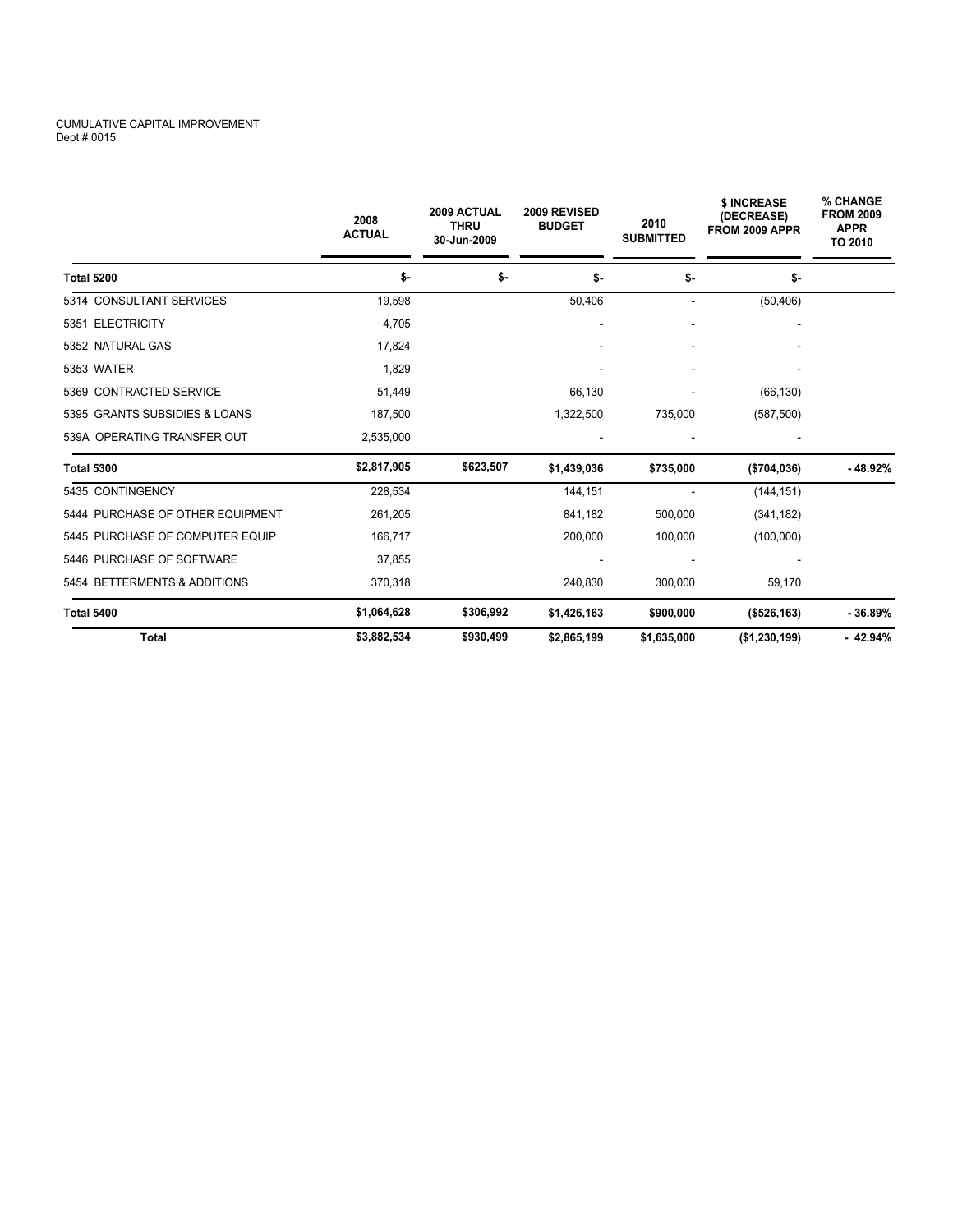| Finance & Administration-Property Management 2010-2014 Capital Improvement Program                                                                                                 |                                                                 |                                                                                                                                   |                    |         |                                                                                                            |         |         |  |
|------------------------------------------------------------------------------------------------------------------------------------------------------------------------------------|-----------------------------------------------------------------|-----------------------------------------------------------------------------------------------------------------------------------|--------------------|---------|------------------------------------------------------------------------------------------------------------|---------|---------|--|
| FUNDING SOURCE CODE:<br><b>CC-Cumulative Capital Fund</b><br><b>CDBG-Community Development Block Grant</b><br>CEDIT-Co. Economic Development Income Tax<br><b>CO-County Source</b> |                                                                 | <b>GRP-Grant Pending</b><br>LE-Lease<br>InfraBd-Infrastructure Bond<br><b>LRS-Local Roads &amp; Streets</b><br>MISC-Miscellaneous |                    |         | PT-Property Tax<br>RB-Revenue Bond<br>ST-State Source<br><b>SU-Sewer Utility</b><br>SWU-Stormwater Utility |         |         |  |
|                                                                                                                                                                                    | FED-Federal Source                                              | MVH-Motor Vehicle Highway                                                                                                         |                    |         | <b>TIF-Tax Increment Financing</b>                                                                         |         |         |  |
|                                                                                                                                                                                    | <b>GOB-General Obligation Bond</b><br><b>GRA-Grant Approved</b> | PCBF-Park Cumulative Bldg. Fund<br>PS-Private Source                                                                              |                    |         | UF-User Fee<br><b>WU-Water Utility</b>                                                                     |         |         |  |
| Item $\frac{1}{4}$                                                                                                                                                                 | <b>Project Title &amp; Description</b>                          | <b>Funding</b>                                                                                                                    | <b>Expenditure</b> |         |                                                                                                            |         |         |  |
| $\mathbf{1}$                                                                                                                                                                       | Fort Wayne Fire Department                                      |                                                                                                                                   | 2010<br>180,000    | 2011    | 2012<br>40.000                                                                                             | 2013    | 2014    |  |
|                                                                                                                                                                                    | a. Replace roof - Fire Station #7 - 1602 Lindenwood             | CC                                                                                                                                | 60,000             |         |                                                                                                            |         |         |  |
|                                                                                                                                                                                    | b. Replace roof - Fire Station #6 - 1500 W. Coliseum            | $\overline{cc}$                                                                                                                   | 60,000             |         |                                                                                                            |         |         |  |
|                                                                                                                                                                                    | c. Replace roof - Fire Station #14 - 3400 Reed Rd.              | CC                                                                                                                                | 60.000             |         |                                                                                                            |         |         |  |
|                                                                                                                                                                                    | d. Upgrades to Fire Station #5 - 5801 Bluffton Rd.              | CC                                                                                                                                |                    |         | 20,000                                                                                                     |         |         |  |
|                                                                                                                                                                                    | e. Upgrades to Fire Station #6 - 1500 W. Coliseum               | <b>CC</b>                                                                                                                         |                    |         | 20,000                                                                                                     |         |         |  |
| $\mathcal{P}$                                                                                                                                                                      | Animal Care & Control - 3020 Hillegas Road                      |                                                                                                                                   | 13,950             | 6,200   | 18,000                                                                                                     | 13,745  | 6,000   |  |
|                                                                                                                                                                                    | a. Final floor resurfacing                                      | CC                                                                                                                                | 7,250              |         |                                                                                                            |         |         |  |
|                                                                                                                                                                                    | b. Restripe Parking Lot                                         | $\overline{cc}$                                                                                                                   | 500                |         |                                                                                                            |         |         |  |
|                                                                                                                                                                                    | c. Strip/reseal metal window rounds in adoption.                | CC                                                                                                                                | 6,200              |         |                                                                                                            |         |         |  |
|                                                                                                                                                                                    | d. Strip/reseal metal window rounds in adoption.                | CC                                                                                                                                |                    | 6,200   |                                                                                                            |         |         |  |
|                                                                                                                                                                                    | e. Powerwash and seal brick exterior.                           | CC                                                                                                                                |                    |         | 18,000                                                                                                     |         |         |  |
|                                                                                                                                                                                    | f. Remove/Replace VCT in Lobbies, Office, Ed                    | $\overline{cc}$                                                                                                                   |                    |         |                                                                                                            | 13,745  |         |  |
|                                                                                                                                                                                    | g. Phase One of Kennel Floor Resurfacing                        | CC                                                                                                                                |                    |         |                                                                                                            |         | 6,000   |  |
| 3                                                                                                                                                                                  | Fleet Management - 1701 South Lafayette                         |                                                                                                                                   | 30,000             |         |                                                                                                            |         |         |  |
|                                                                                                                                                                                    | a. Paint metal roof                                             | <b>CC</b>                                                                                                                         | 30,000             |         |                                                                                                            |         |         |  |
| 4                                                                                                                                                                                  | Street Department -1701 South Lafayette                         |                                                                                                                                   | 10,000             |         |                                                                                                            |         |         |  |
|                                                                                                                                                                                    | a. Wood fence on Hanna St. (Monroe St. Complex)                 |                                                                                                                                   | 10,000             |         |                                                                                                            |         |         |  |
| 5                                                                                                                                                                                  | Contingent Building Repairs - for unforeseen repairs            | <b>CC</b>                                                                                                                         | 66,050             | 393,800 | 342,000                                                                                                    | 386,255 | 394,000 |  |
|                                                                                                                                                                                    | Budget \$400,000 annual, less CC items 1-5 and no               |                                                                                                                                   |                    |         |                                                                                                            |         |         |  |
| <b>TOTAL</b>                                                                                                                                                                       |                                                                 |                                                                                                                                   | 300,000            | 400,000 | 400.000                                                                                                    | 400.000 | 400,000 |  |

٦ 1. Fort Wayne Fire Department – Replacement of roofs for Fire Station #6, #7, and #14 in 2010. In 2012, upgrade Fire Station #5 and #6.

2. Animal Control - Strip an reseal interior metal windows in 2010; complete final phase of floor resurfacing and have the parking lot striped. In 2011 complete strip and reseal metal windows. Powerwash and seal brick exterior in 2012. In 2013 remove and replace VCT tile in lobbies, office, Ed. Center, and Ed area offices and begin phase 3. Fleet Management - Repaint metal roof in 2010..

4. Street Department - Install wooden fence on Hanna St. side of Monroe Street Complex